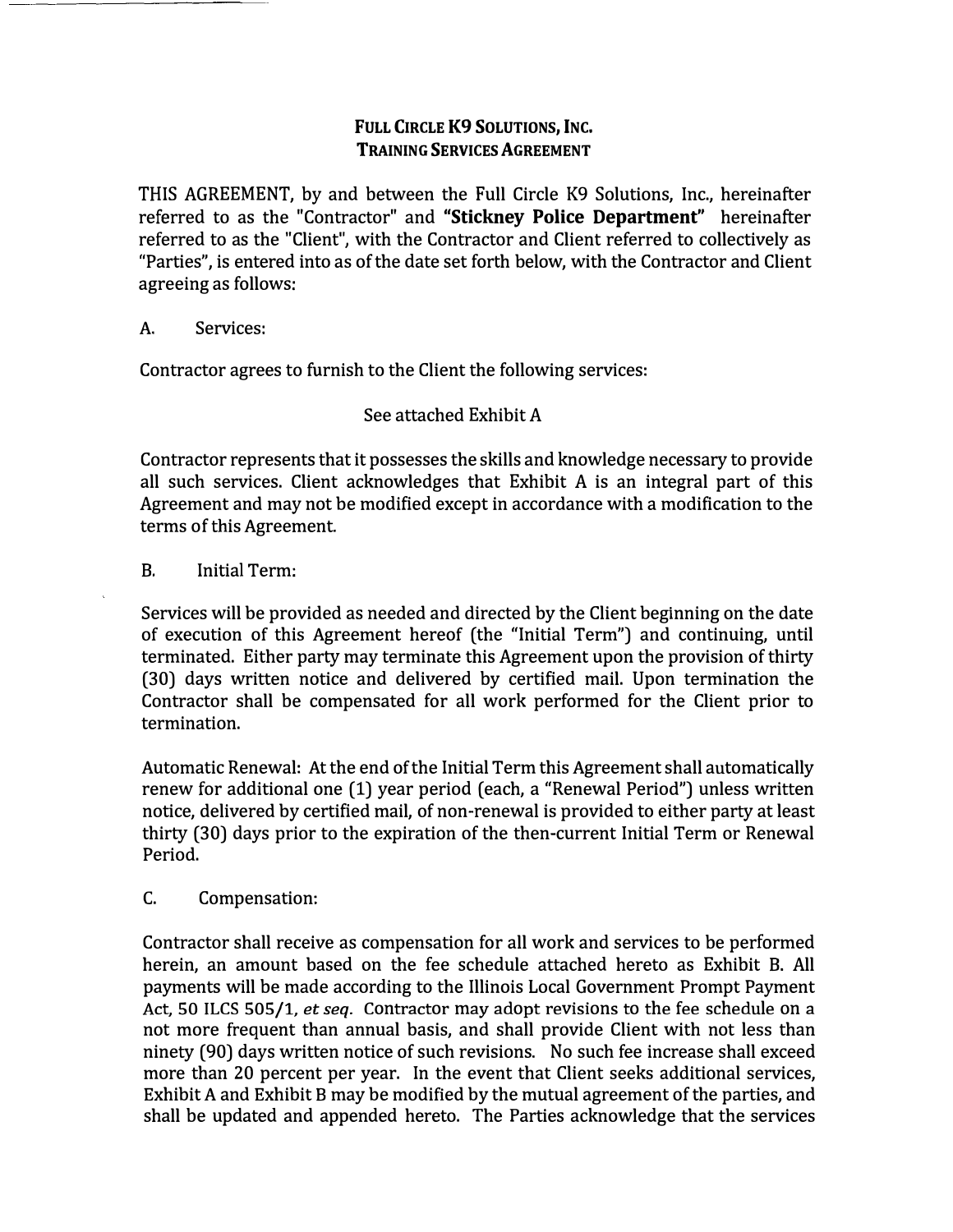**provided hereunder are not subject to the Illinois Prevailing Wage Act or the Professional Services Selection Act.** 

**In the event that Client has an officer participating in Contractor's training who is injured and unable to participate in Contractor's training for a period of three months or less, there shall be no credit or offset for such period. In the event that Client has an officer participating in Contractor's training who is injured and unable to participate in Contractor's training for a period of more than three months, the Parties may, by agreement, either continue this agreement, suspend payments or receive a credit for future services. In the event that Client's employee is so injured but Client's K9 is available for training, Client shall use its best efforts to assign personnel to continue bringing the K9 to Contractor's training, to maintain the readiness and abilities of Contractor's K9.** 

**D. Ownership of Records and Documents / Confidential Information:** 

**Client shall be provided access to Contractor's training methods and related intellectual property through the receipt of Contractor's services. Client agrees to keep such information confidential and not to disclose or disseminate the information to third parties without the consent of the Contractor. Client further agrees to keep as confidential any information belonging or relating to the Contractor which is of a confidential nature, including without limitation information which is proprietary, personal, required by law to be confidential, or relates to the business, operations or accounts of the Contractor. This confidentiality shall not apply to material or information, which would otherwise be subject to public disclosure through the Freedom of Information Act or if already previously disclosed by a third party. Client shall notify Contractor of any request for information relating to Contractor pursuant to the Freedom of Information Act or any other related or similar statute, and shall assert any objections or exemptions raised by Contractor in response to or review of such requests.** 

**E. Governing Law:** 

**This contract shall be governed and construed in accordance with the laws of the State of Illinois. Venue and jurisdiction for any legal action arising out of or related to this Agreement shall be exclusively fixed in the Will County Circuit Court, Will County, Illinois.** 

**F. Independent Contractor:** 

**The Parties acknowledges that neither Contractor nor its personnel shall be acting as an employee or official representative of the Client, and Contractor shall act solely as an independent contractor. Contractor shall have sole control over the manner and means of providing the work and services performed under this agreement The parties agree that the Contractor is exclusively responsible for the determination of what work is required to complete the tasks outlined in Exhibit A, and for the means**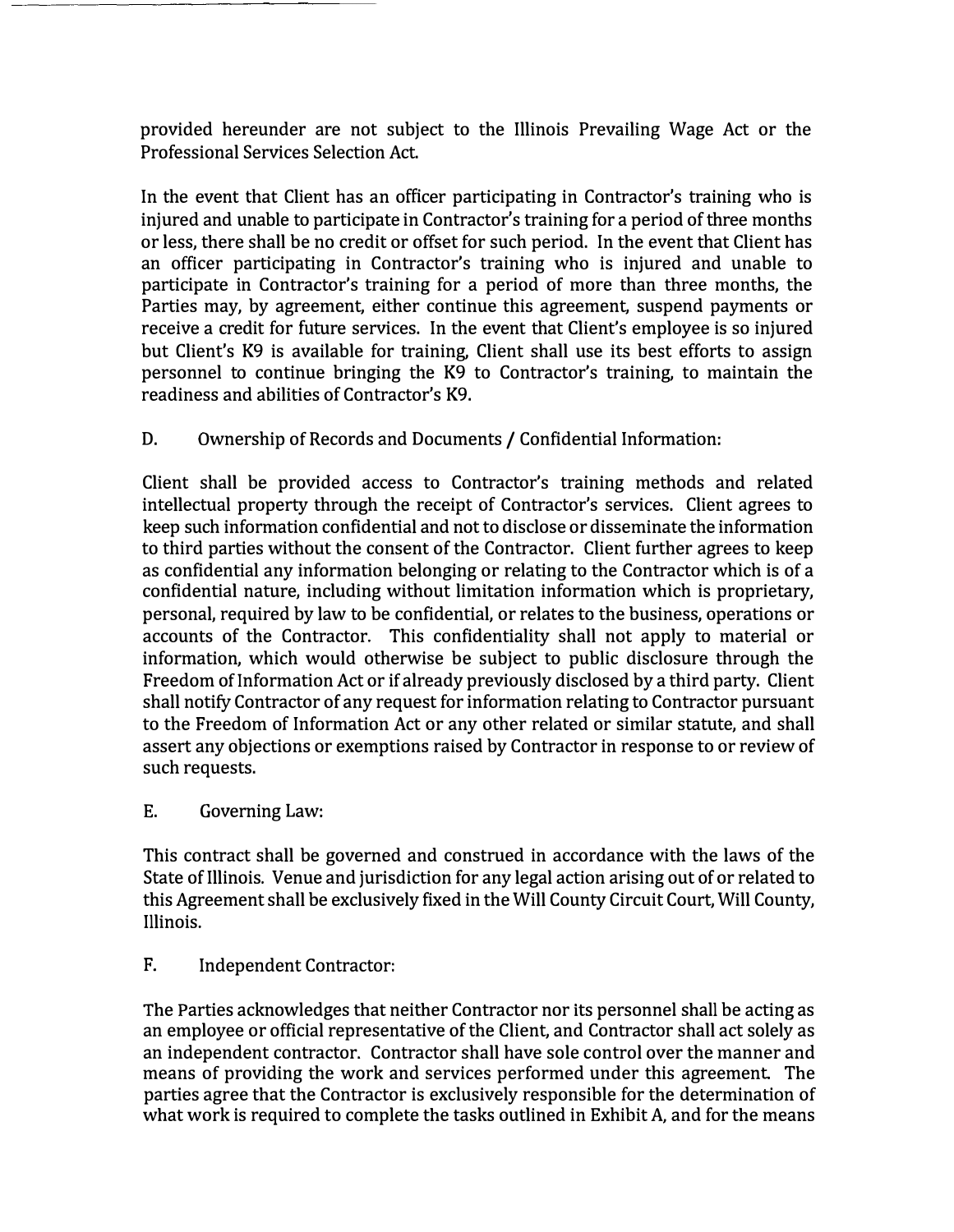and methods of completing such work. The Client's compensation to Contractor shall be limited to that described in Exhibit B, and the Client shall not reimburse any expenses, provide any benefits, withhold any employment taxes or otherwise have a financial relationship with Contractor other than payment of the stated compensation. The Contractor shall be solely responsible for withholding of taxes, providing employee benefits, or otherwise complying with applicable laws relating to its employees or contractors.

In the event that the Parties determine, in their mutual discretion, that it is economically advantageous for the Client to provide certain supplies or tools for use by Contractor in lieu of paying Contractor to provide the same, the Parties agree that Contractor shall then utilize the Client's equipment or supplies according to its own determination of their best and appropriate use.

G. Compliance with Applicable Laws and Certifications:

The Parties agree and acknowledge that they shall each comply with all applicable laws and regulations, and provide each other with all certifications as may be required by law.

H. Indemnification:

The Parties agree and acknowledge that Contractor shall be providing training to Client and Client's personnel and employees. Given the nature of the training to be provided, there is a foreseeable risk that Client's personnel may be injured, Client's personal property may be damaged, and/or Client's personnel or personal property may injure a third party or damage third party property. The terms of this Agreement and the calculation of the costs outlined herein have been prepared in a fashion mindful of the risks associated with the services provided, and Contractor's charges have been established based upon an allocation of risk between the Parties.

The Client agrees to indemnify, defend and save harmless the Contractor, including its officials, employees, attorneys and agents (collectively, the "Contractor Indemnitees") against any and all claims, loss damage, injury, liability, and court costs and attorney's fees incident thereto, including any claims made by employees of the Client or any of their subcontractors, as well as all other persons, resulting directly or indirectly from the work covered by this contract or the equipment used in connection therewith. It is understood that this agreement shall apply to any and all such claims whether resulting from the negligence or the intentional acts of the Contractor, the Contractor's employees, contractors or subcontractors, the Contractor Indemnitees or otherwise, with the single exception of any claim, damage, loss, or expense arising solely out of the intentional misconduct of the Contractor. This indemnification shall apply to the fullest extent of the law, and in the event that any provision hereof is determined to be unenforceable, the indemnification obligations shall be severable and the fullest extent of indemnification that may lawfully apply shall remain in full force and effect. This indemnification shall not be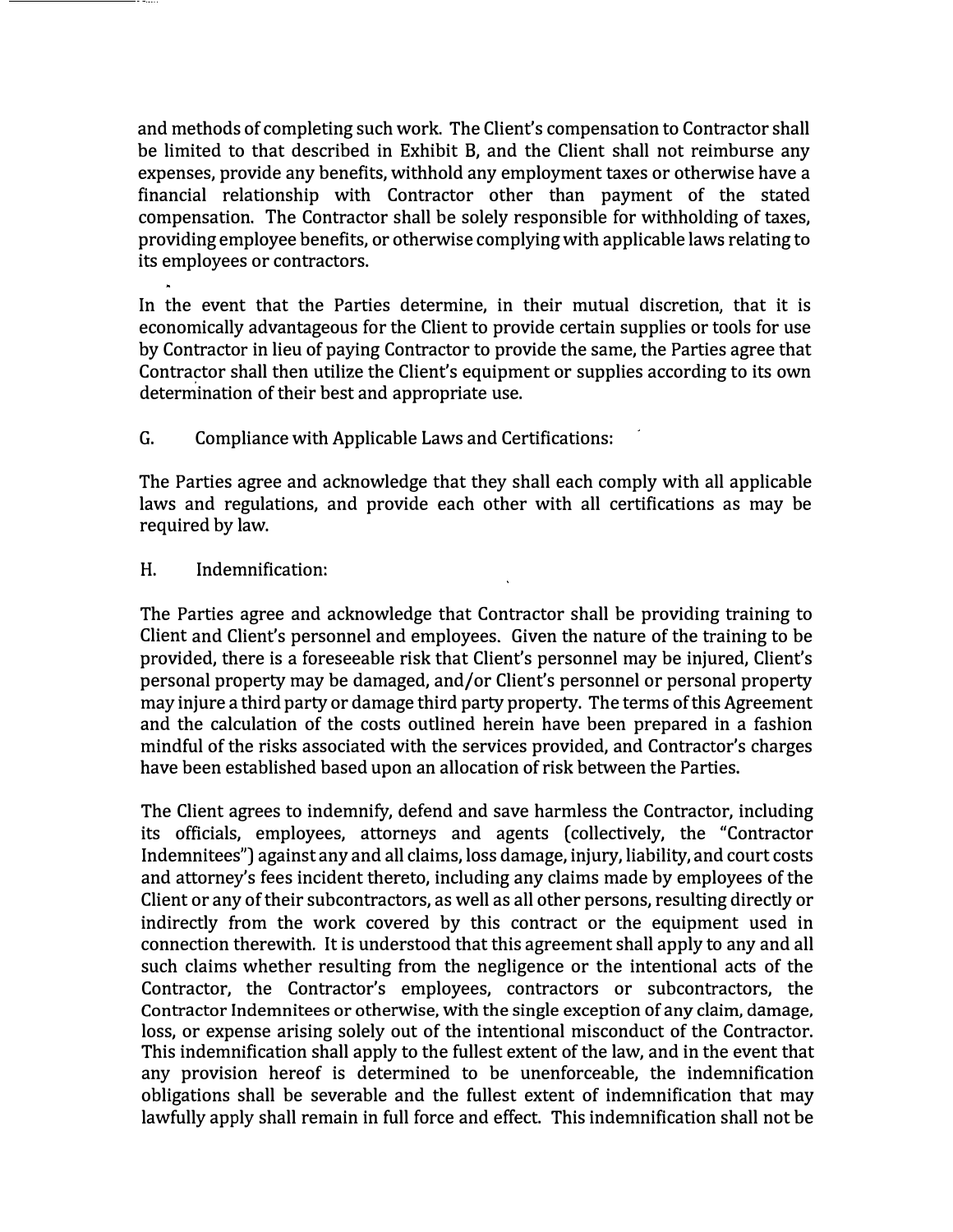**limited in any way by limitations on the amount or type of damages, compensation, or benefits payable by or for the Client under Workers' Compensation Acts, disability benefit acts, or other employee benefit acts, and serves as an express agreement to waive the protection of** *Kotecki v. Cyclops Welding Corp,* **146 Ill.2d 155 ( 1991) in Illinois. This indemnification also expressly extends to any claims filed by or on behalf of any third parties relating to Contractor's services to Client, including but not limited to claims based upon the use, deployment or failure to deploy personnel or K9 units in response to an actual or threatened emergency, the training or failure to adequately train personnel or K9 units, or otherwise arising out of Client's use, employment or deployment of personnel or K9 units that receive services from Contractor.** 

**Contractor agrees that it shall indemnify, defend and hold harmless the Client from any claims arising solely out of the negligent or intentional misconduct of Contractor, provided that such obligation shall be limited to not exceed the greater of: 1) the sum of all applicable insurance coverage actually available to Contractor and which covers the contractual indemnity contemplated herein; or, 2) the sum of payments made by Client to Contractor within the calendar year preceding an incident giving rise to a request for indemnification. Contractor shall procure and maintain such insurance as it shall determine to be appropriate given the nature of services provided. This indemnification shall extend to injuries to the Contractor's personnel caused by Client's K9s, provided that Client's employees are following the direction of Contractor's personnel and do not engage in negligent or intentionally harmful behavior or disregard Contractor's directions.** 

**Client agrees and acknowledges that any personnel which are participants in any services offered by Contractor, including personnel who participate in such services, benefit from such services, or observe such services, shall be obligated and required by Client to execute an indemnification and hold harmless agreement substantially in the form attached hereto as Exhibit C. A signed hard copy of each such agreement shall be provided to Contractor prior to the initiation of services to any of Client's personnel.** 

**Client further agrees and acknowledges that all services provided herein are provided through the corporate entity of Contractor. Under no circumstances shall Client or any of Client's personnel pursue a claim against any of Contractor's personnel in their individual or personal capacity, nor against Contractor's personnel's employer police agencies. Client shall indemnify, defend and hold harmless Contractor's personnel (in their individual capacities) and their respective employer police agencies from any and all claims arising out of or relating to this training or any services provided**  hereunder.

## **I. Intellectual Property:**

**All materials, handouts, Power Points, drawings, specifications, reports and any other project documents prepared by the Contractor in connection with any or all of the**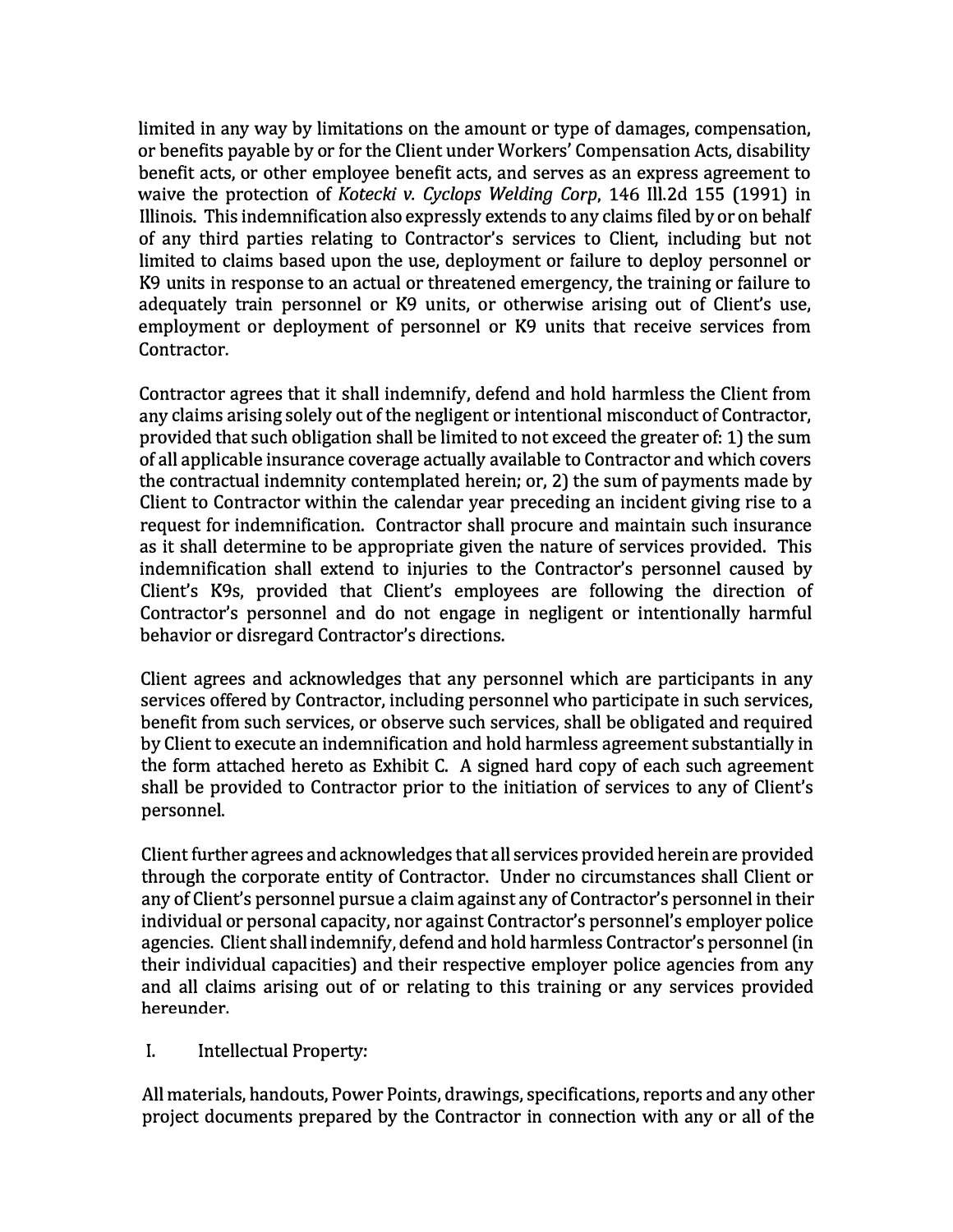services to be furnished hereunder shall remain the property of Contractor. Contractor agrees to furnish Client with training logs or outlines in form and content mutually acceptable to each of the parties, upon request.

 $\mathbf{I}$ . . Additional Terms or Modification:

The terms of this agreement shall be further modified as provided on the attached Exhibit A, Exhibit B and Exhibit C. Except for those terms included on Exhibit A, Exhibit B and Exhibit C, no additional terms are included as a part of this agreement. All prior understandings and agreements between the parties are merged into this agreement, and this agreement may not be modified orally or in any manner other than by an agreement in writing signed by both parties. The Parties may negotiate appropriate adjustments acceptable to both parties to accommodate any changes in scope of service requested by either of the Parties.

K. Notices:

All notices required to be given under the terms of this License shall be given mail, addressed to the parties as follows:

| Contractor: | Address:        | 1709 Larkspur Drive, Plainfield, IL 60586                                                                                                       |
|-------------|-----------------|-------------------------------------------------------------------------------------------------------------------------------------------------|
| Client:     | Address:        | Village of Stickney<br>Attn: Chief of Police James Sassetti<br>6533 W. Pershing Road<br>Stickney, IL 60402<br>James.sassetti@stickneypolice.com |
|             | With a Copy To: | Del Galdo Law Group, LLC<br>Attn: Tiffany Nelson-Jaworski<br>1441 South Harlem Avenue<br>Berwyn, IL 60402<br>jaworski@dlglawgroup.com           |

Either of the parties may designate in writing from time to time substitute addresses or persons in connection with required notices.

L. Subcontractors and Third Parties:

Neither of the Parties shall assign or subcontract for the performance of any obligation under this Agreement, except with the express, written preapproval of the other of the Parties. Nothing contained in this Agreement, nor the performance of the parties hereunder, is intended to benefit, nor shall it inure to the benefit of any third party.

M. Operational Deployment: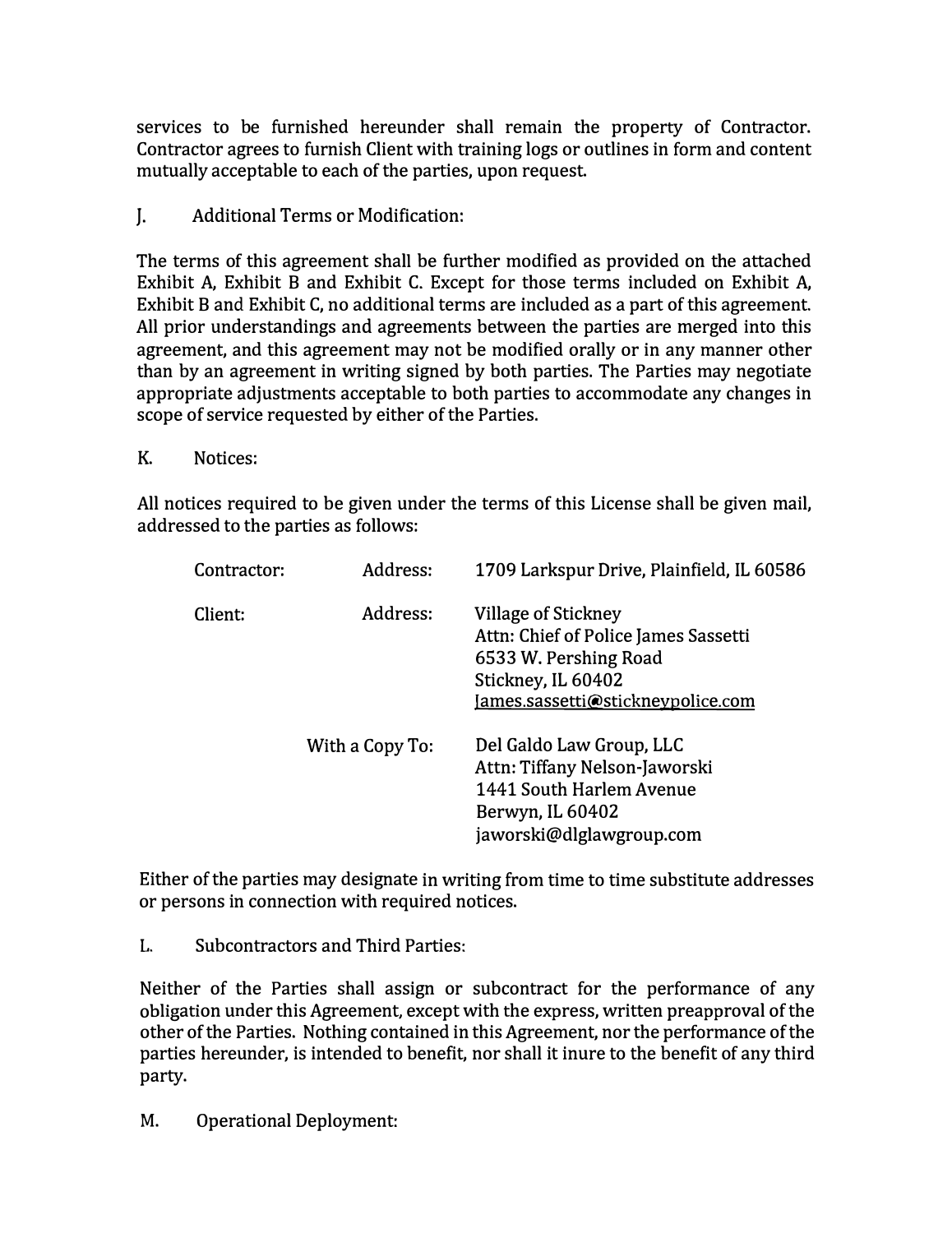**The Parties acknowledge that nothing within this Agreement shall require Contractor or any of Contractor's personnel to provide sworn law enforcement services to Client; the services contemplated herein are training services only. Client shall not have the ability or authority to utilize Contractor for emergency callouts or operational deployment, except and unless Client has a mutual aid relationship with Contractor's employer police agency and such deployment is a component of a standard operational practice through the employer police agency.** 

**Agreed to this \_\_<del>H</del>** The day of <u>*i* elefy and all</u>

**Contractor: Full Circle K9 Solutions, Inc.** Robert R Bade trehe III

**Robert R. Badertscher III, President** 

**Client: Name** 

 $\overline{\phantom{a}}$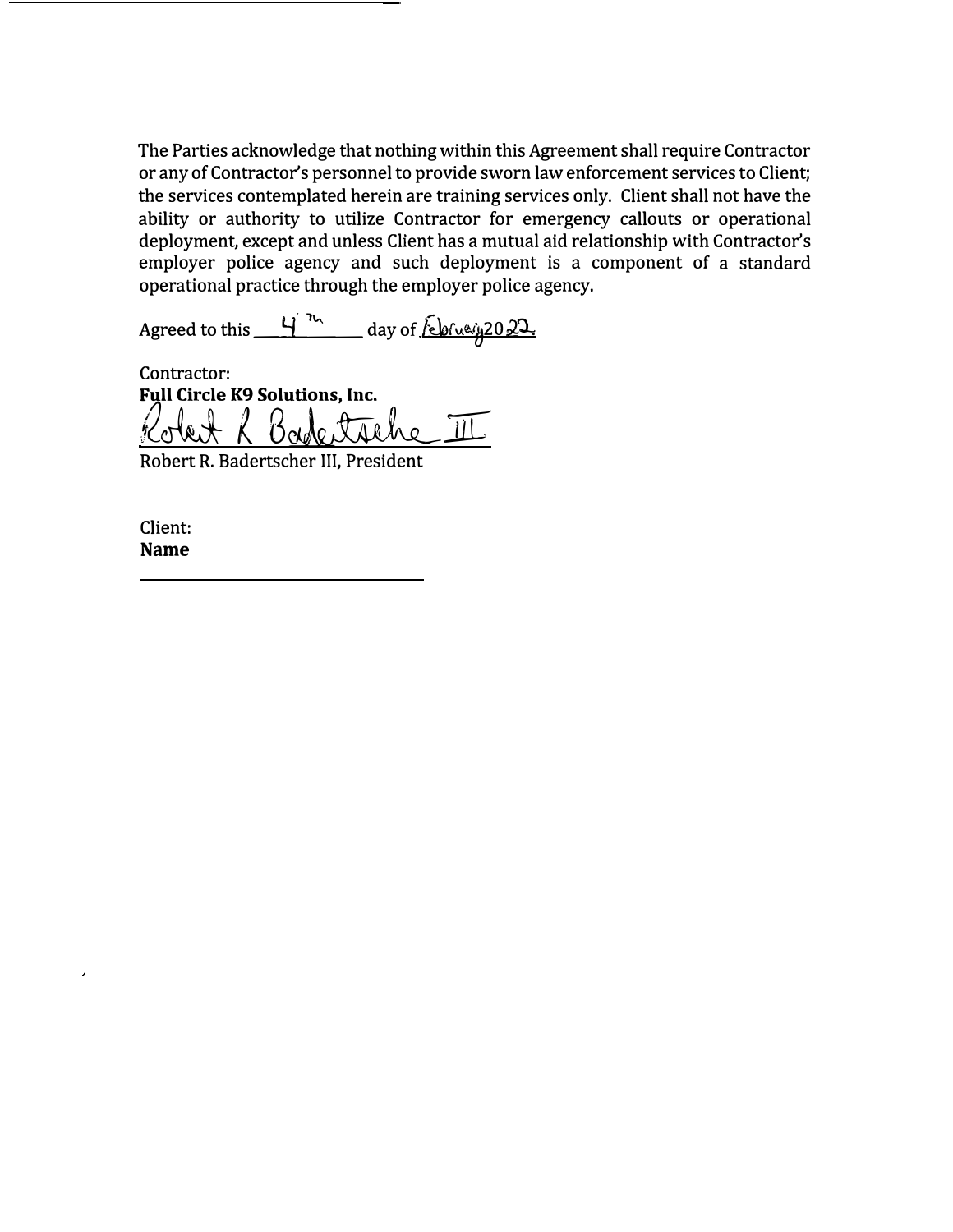## **Exhibit A:**

# **Description of Work**

**The Contractor will provide basic mandatory monthly maintenance training to Client. This training includes obedience, article search, area search, tracking/trailing, building search, aggression control, and detection training for narcotic, explosive, cadaver, and search and rescue. For future development, Contractor will provide advance classes whereas Client will be notified and given priority for registration and participation in specialized training courses at additional cost.** 

**The Contractor will provide monthly training as outlined, in a bi-monthly program. This bi-monthly program will consist of two (2) training days of eight ( 8) hours each. These training days will be set on a written schedule with approximately six months advance notice for client. If cancellation occurs due to emergency situation notification to Participant will be communicated and at earliest available time client administrator will be notified. Contractor will provide notification of training location and time at least forty-eight ( 48) hours in advance of training to the participant and administrator. Training time changes may occur to provide both day and night time training for tactical reasons.** 

**The Contractor will provide an in-house evaluation for the Client and their administrator four ( 4) times per year. The in-house evaluations will be in a written or electronic form to provide proper training documentation. The bi-monthly training documentation will be provided to Client's handler, and if requested, to the Client's administrator.** 

**Upon request, the Contractor will provide an opportunity for yearly certifications through North American Police Work Dog Association from a third party Master Trainer not associated with Contractor. This certification is for members of North American Police Work Dog Association. If Client seeks to obtain such certification, Client must become a member of said Association, and must pay all associated membership fees. Membership in the Association is not required for completion of the Contractor's training program.** 

**The State of Illinois Narcotic Certification can be administered by Contractor; however, Illinois Law Enforcement Training Standards Board ( ILETSB) will govern the certification process. Client shall be responsible for all ILETSB fees applicable for the provision of ILETSB-qualified training through a Mobile Training Units (MTU's).** 

**Contractor will provide adequate staff for the training days. Contractor will coordinate through participating clients training locations, training equipment, and training aides to facilitate K9 training, tactical training, and reality based scenario training to enhance Client's handler's ability for real world deployments.** 

**Client shall be responsible for the provision of:**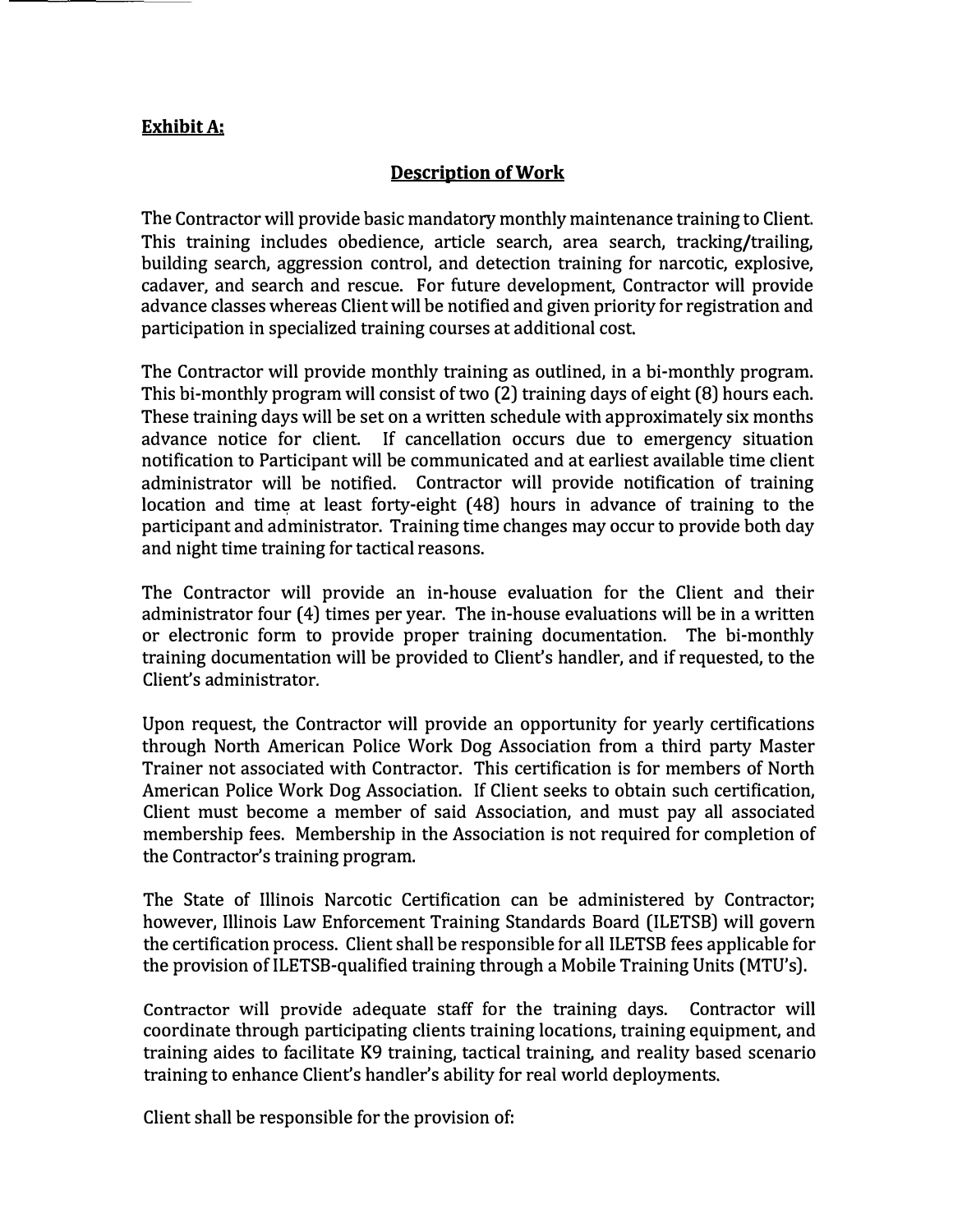- **1) Handlers and K9 units to show proper documentation that they have successfully completed basic K9 course completion and accreditation.**
- **2) All handler and K9 specific equipment, including personal protective equipment.**

l.

- **3) Food and consumables for handlers and K9.**
- **4) All detection training aids possessed by Client.**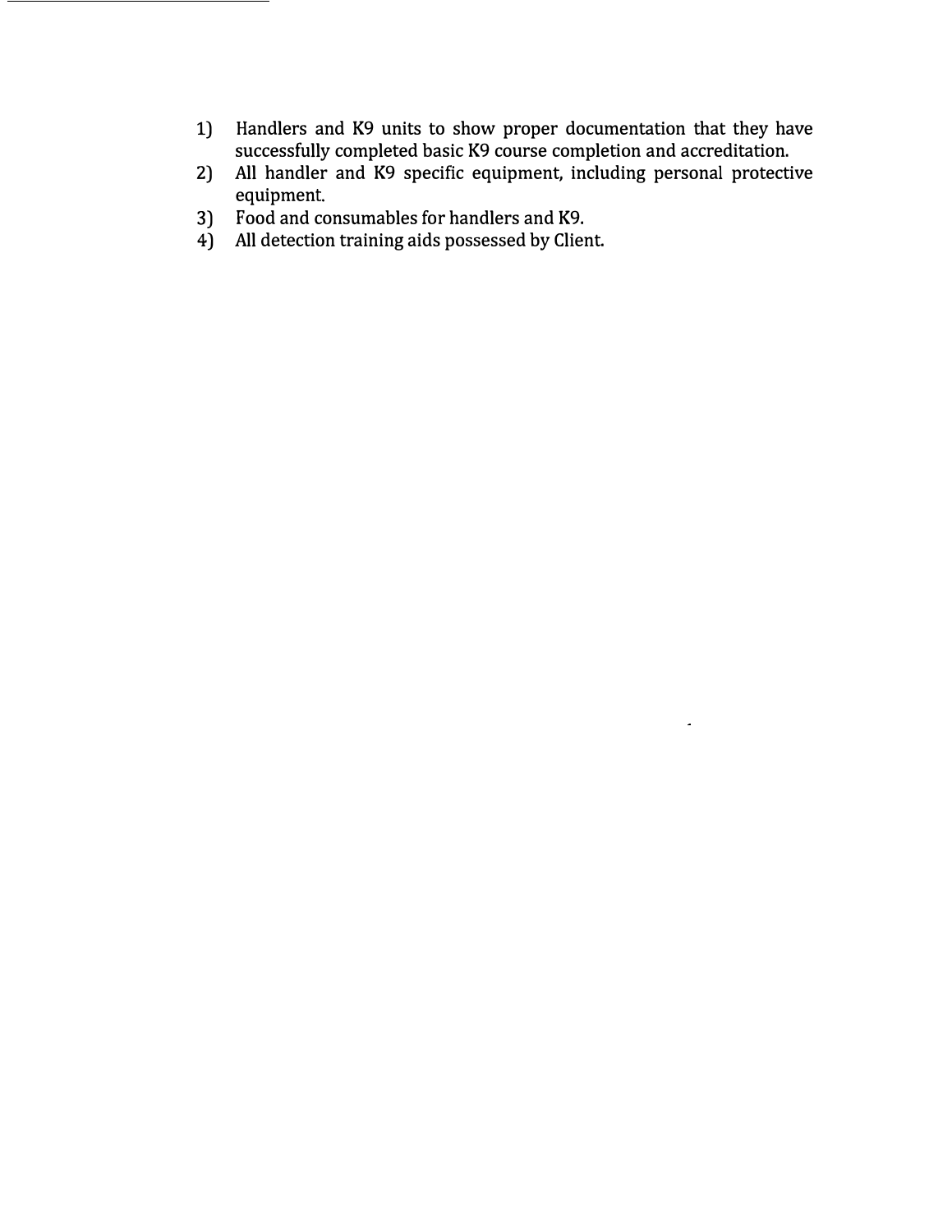# **Exhibit B:**

# **Fee Schedule**

**Client will provide payment to Contractor for services rendered at the following schedule. This fee schedule is noted by paragraph (C) Compensation and will be amended as needed by Contractor or Client:** 

- **Bi-monthly Maintenance Training: (2) 8 hour training days at \$300.00 per month.**
- **For additional individual training both K9 and tactical deployments inside clients jurisdiction the pay rate will be \$75.00 per hour, billable by monthly Statement from Contractor.**
- **Specific weekly additional training will be based on number of hours to accomplish that training for certification or performance based training situations.**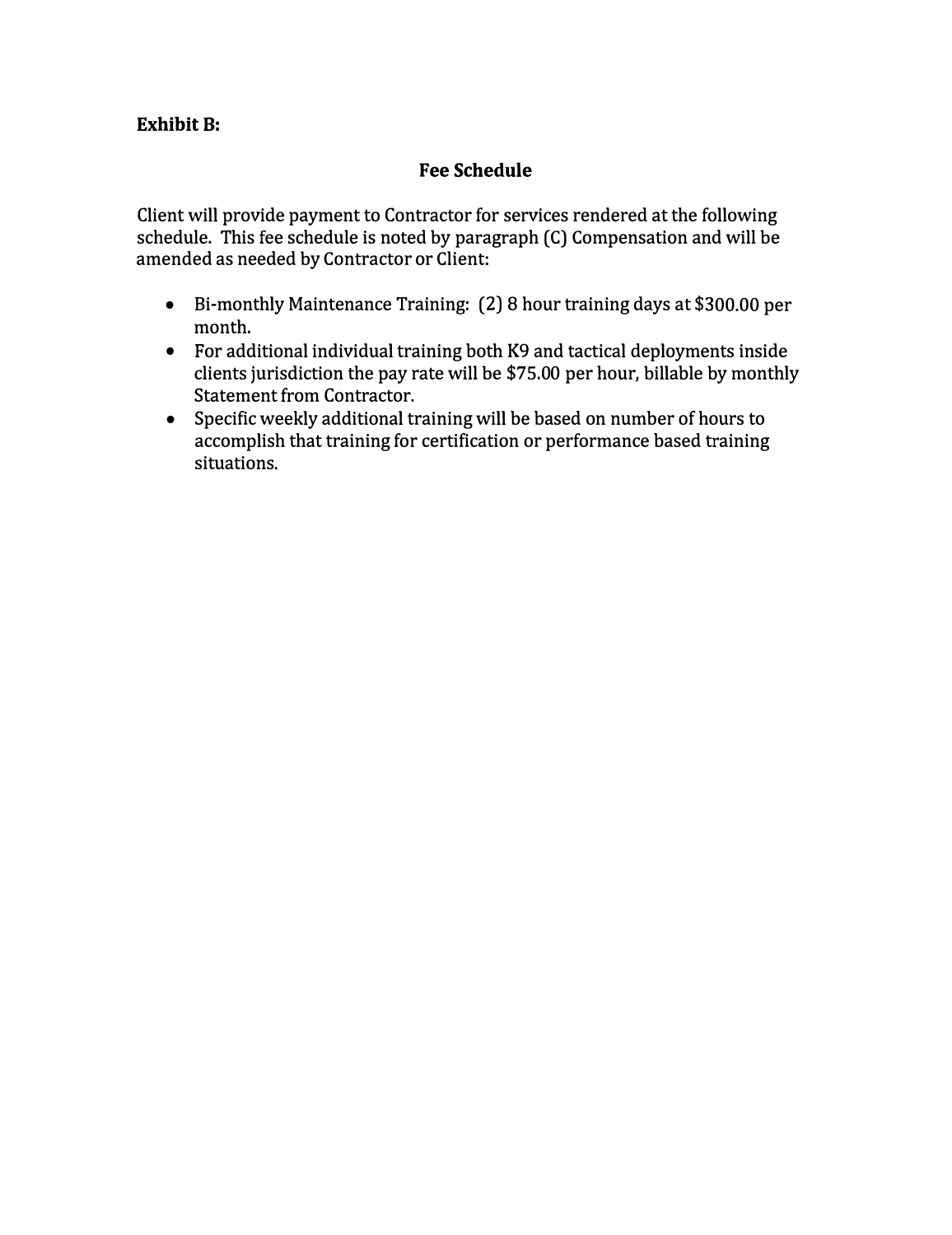#### **Exhibit C:**

#### **Hold Harmless Agreement:**

#### **RELEASE AND WAIVER OF LIABILITY, ASSUMPTION OF RISK, AND INDEMNITY AND AGREEMENT ("AGREEMENT")**

**IN CONSIDERATION of being permitted to participate in any way in training and programs provided by or through or facilitated by Full Circle K9 Solutions, Inc ("Contractor"), or its agents or employees including but not limited to police training, K9 training, role playing, simulated search or arrest or other activities undertaken with Contractor ("Activities"), I, for myself, my personal representatives, assigns, agents, beneficiaries, insurers, heirs, and next of kin:** 

**1. ACKNOWLEDGE, agree, and represent that I understand the nature of performing Activities, and that I am qualified, in good health, and in proper physical condition to participate in such Activities. I further acknowledge that the Activities may be conducted over public roads, runways, taxiways, ramps, parking areas, trails, sidewalks, within or around buildings and facilities open to the public or closed to the public during the Activities and may be conducted at or within facilities not open to the public. I further acknowledge that the Activities may include realistic training including the deployment of trained or untrained police canines, deployment of other physical force, realistic police training including physical contact, physical restraint, application of handcuffs or other restraints, deployment of chemical, physical or electronic agents or equipment, non-lethal protective equipment and training, and other similar, high-strain physical activities that pose a potential threat of harm to myself or others. While protective equipment may be utilized, I acknowledge that such equipment may fail to provide adequate protection even if properly deployed and utilized. I further acknowledge and agree that hazards of traveling and participating in the Activities are to be expected use of open spaces, paths, roads, fields, trails or other areas, and participation in Activities includes inherent risks of injury from many possible sources including but not limited to injuries from falling, exposure, dehydration, hypo or hyperthermia or other medical conditions, tripping, slipping, crashing, being injured from contact with objects, cars, aircraft, fences, guardrails, holes, cracks, grates or other obstacles, rollover of vehicles, animal bites or scratches, contact with other participants, injury due to exertion or physical activity, injury due to ground or field conditions, negligence of public property owners, lessors or occupiers, injury due to weather conditions, and other risks. I agree and warrant that if, at any time, I believe conditions to be unsafe or I believe myself to be incapable of safely completing the Activities, I will immediately discontinue further participation in the Activities. I agree and warrant that I shall provide all personal protection equipment which is required to safely participate in the Activities.** 

**I further acknowledge that I have received all training required to participate in Activities and to operate any equipment or vehicles involved therein, that I possess the requisite mental and physical ability to perform Activities and to operate equipment or vehicles involved, and that I will cease participation of Activities if I should encounter any dangerous or unsafe conditions or circumstances that exceed my ability, skill or training.** 

#### **2. FULLY UNDERSTAND that: (a) ACTIVITIES INVOLVE RISKS AND DANGERS OF SERIOUS BODILY INJURY, INCLUDING BUT NOT LIMITED TO PERMANENT DISABILITY, PARALYSIS**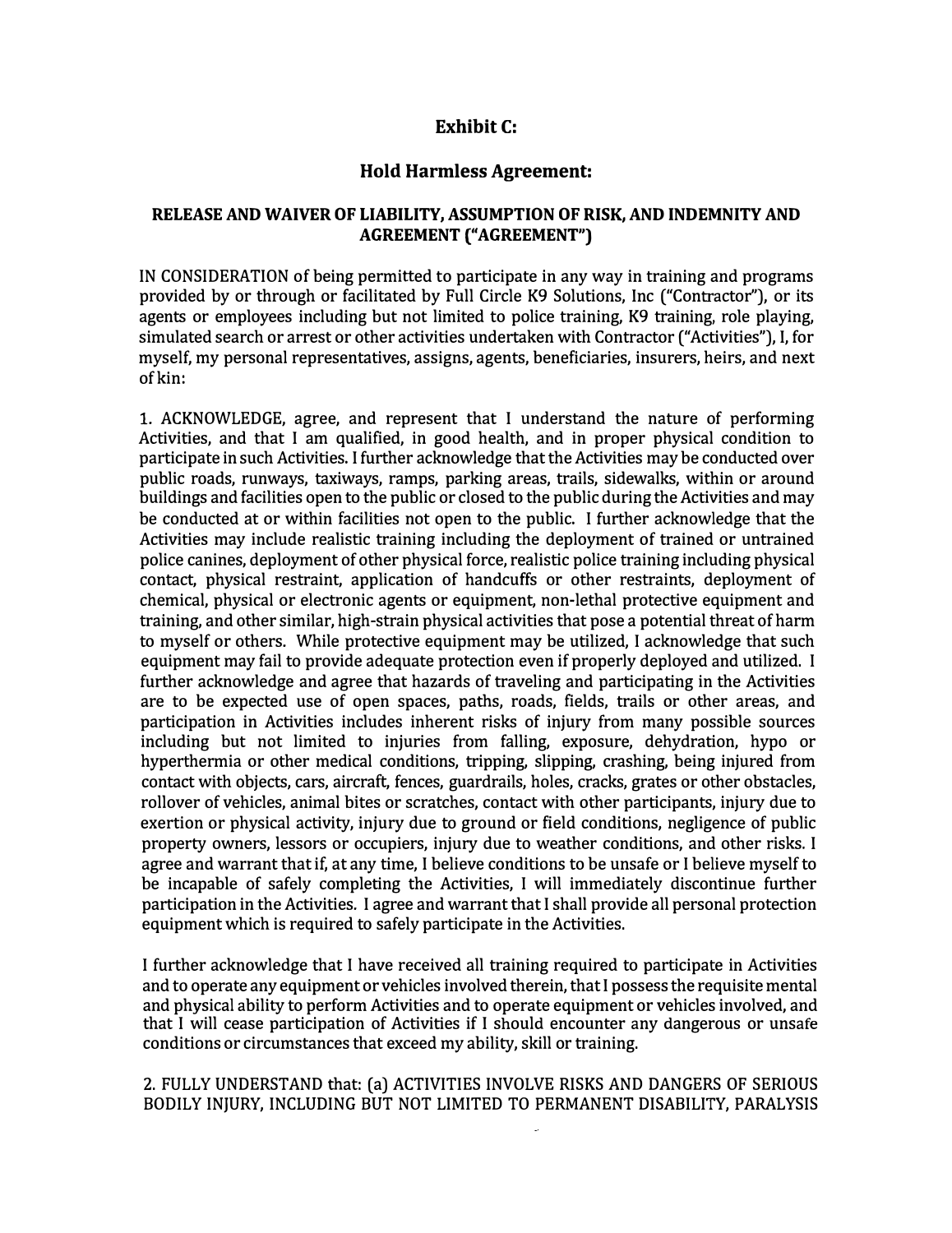AND DEATH ("RISKS"); (b) these Risks and dangers may be caused by my own actions, or inactions, the actions or inactions of others participating in the Activities, the condition in which the Activities take place, or THE NEGLIGENCE OF THE "RELEASEES" NAMED BELOW; ( c) there may be OTHER RISKS AND SOCIAL AND ECONOMIC LOSSES either not known to me or not readily foreseeable at this time; and I FULLY ACCEPT AND ASSUME ALL SUCH RISKS AND ALL RESPONSIBILITY FOR LOSSES, COSTS, AND DAMAGES I incur as a result of my participation in the Activities. I understand and agree that the Releasees, as identified below, shall not be obligated to supervise, control, manage, support, or otherwise assist myself or any other participants in the Activities, nor shall the Releasees be responsible for the enforcement of any rules, guidelines or other regulations that may be applicable to the Activities. I acknowledge that prior to my participation in the Activities and as an ongoing component of my participation in the Activities, I shall undertake a thorough investigation of the premises to be utilized to identify the existence of any defects or potentially harmful conditions, and I shall conduct myself in a reasonable and responsible fashion. I undertake any and all responsibility for compliance with any laws, ordinances or regulations applicable to my actions or my participation in the Activities, and acknowledge that I am responsible for obtaining permission to enter upon any private property to conduct the Activities, prior to so entering.

3. HEREBY RELEASE, DISCHARGE, AND COVENANT NOT TO SUE "Full Circle K9 Solutions, Inc.", its administrators, directors, agents, attorneys, insurers, employees, servants, officers, members, volunteers, and other participants, any sponsors of the Activities or advertisers or donors associated with the Activities, the employer police agencies of any officers, directors or employees of Full Circle K9 Solutions, Inc., and, if applicable, any and all other owners, occupiers or lessors of premises on which the Activities takes place, ( each considered one of the "RELEASEES" herein) FROM ALL LIABILITY, INJURIES, CLAIMS, DEMANDS, LOSSES, OR DAMAGES ON MY ACCOUNT CAUSED OR ALLEGED TO BE CAUSED IN WHOLE OR IN PART BY THE NEGLIGENCE OF THE "RELEASEES" OR BY ANY OTHER CAUSE WHATSOEVER, INCLUDING BUT NOT LIMITED TO NEGLIGENT RESCUE OPERATIONS AND/OR ATTEMPTS TO PROVIDE OR ARRANGE FOR THE PROVISION OF EMERGENCY CARE OR FIRST AID; AND I FURTHER AGREE that if, despite this RELEASE AND WAIVER OF LIABILITY, ASSUMPTION OF RISK, AND INDEMNITY AGREEMENT I, or anyone on my behalf or asserting any claim or interest by virtue of their relationship to me, makes a claim against any of the Releasees, I WILL INDEMNIFY, DEFEND, SAVE, AND HOLD HARMLESS EACH OF THE RELEASEES from any litigation expenses, attorney fees, loss, liability, damage, or cost which any may incur as the result of such claim. To the extent that any portion of this Agreement is unenforceable, I agree that such provision shall be severable and the balance shall remain in full force and effect, to the greatest extent of the law.

4. HAVE READ AND SHALL COMPLY WITH THE RULES FOR ACTIVITIES, attached hereto as Appendix 1.

I HAVE READ THIS AGREEMENT, FULLY UNDERSTAND ITS TERMS, UNDERSTAND THAT I HAVE GIVEN UP SUBSTANTIAL RIGHTS BY SIGNING IT, AND HAVE SIGNED IT FREELY AND **WITHOUT ANY INDUCEMENT OR ASSURANCE OF ANY NATURE AND INTEND IT TO BE A**  COMPLETE AND UNCONDITIONAL RELEASE OF ALL LIABILITY TO THE GREATEST EXTENT ALLOWED BY LAW AND AGREE THAT IF ANY PORTION OF THIS AGREEMENT IS HELD TO BE INVALID THE BALANCE, NOTWITHSTANDING, SHALL CONTINUE IN FULL FORCE AND EFFECT. WITHOUT LIMITING THE GENERAL NATURE OF THIS AGREEMENT, I ACKNOWLEDGE THAT THIS AGREEMENT IS BEING GIVEN SO THAT I MAY PARTICIPATE IN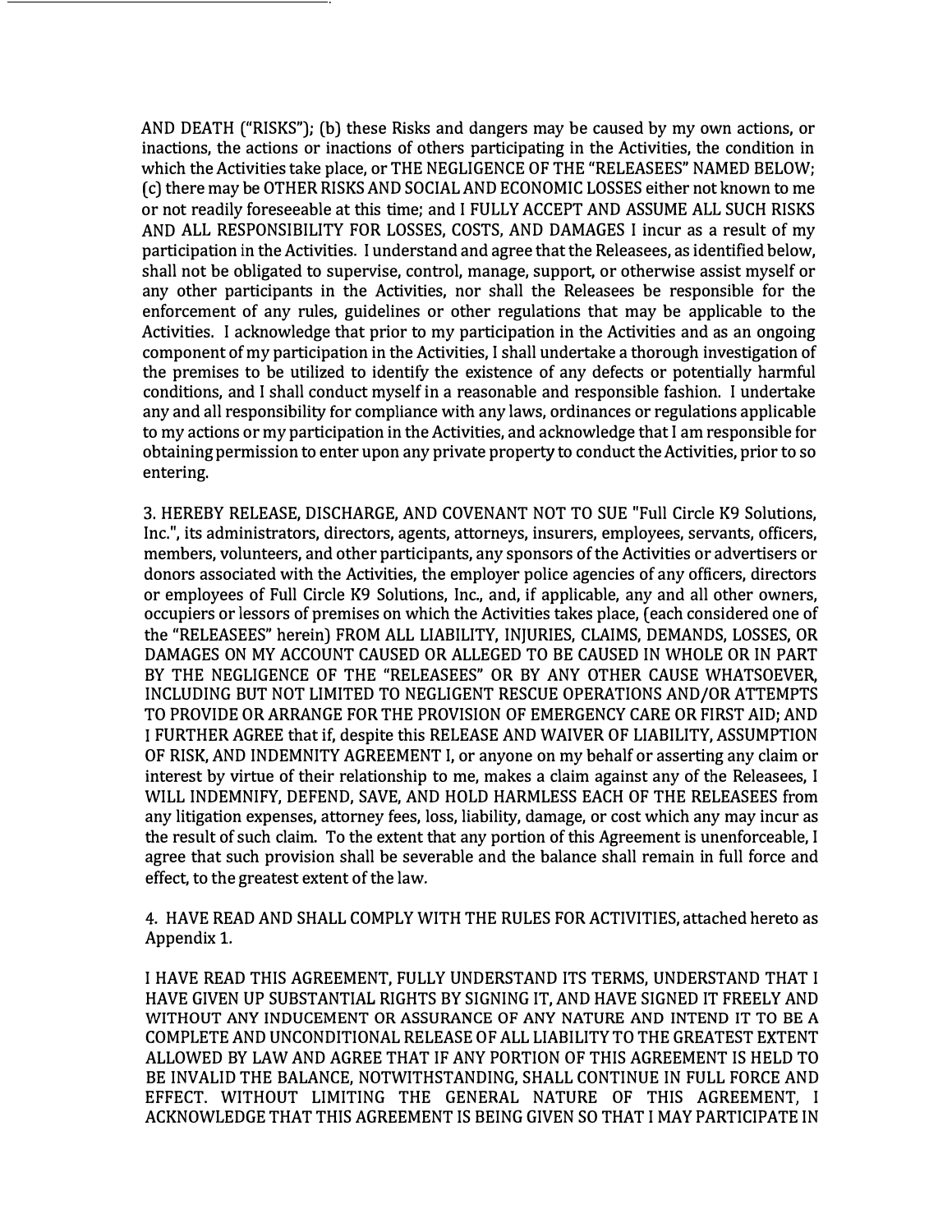**THE ACTIVITIES, AND THAT RELEASEES WOULD NOT AGREE TO MY PARTICIPATION IN THE ACTIVITIES WITHOUT THIS RELEASE.** 

| <b>Print Your Name</b> | <b>Sign Your Name</b> | <b>Date</b> |
|------------------------|-----------------------|-------------|
|                        |                       |             |

**Emergency Contact Information: (Name / Phone Number / Relationship)** 

**Home Address:**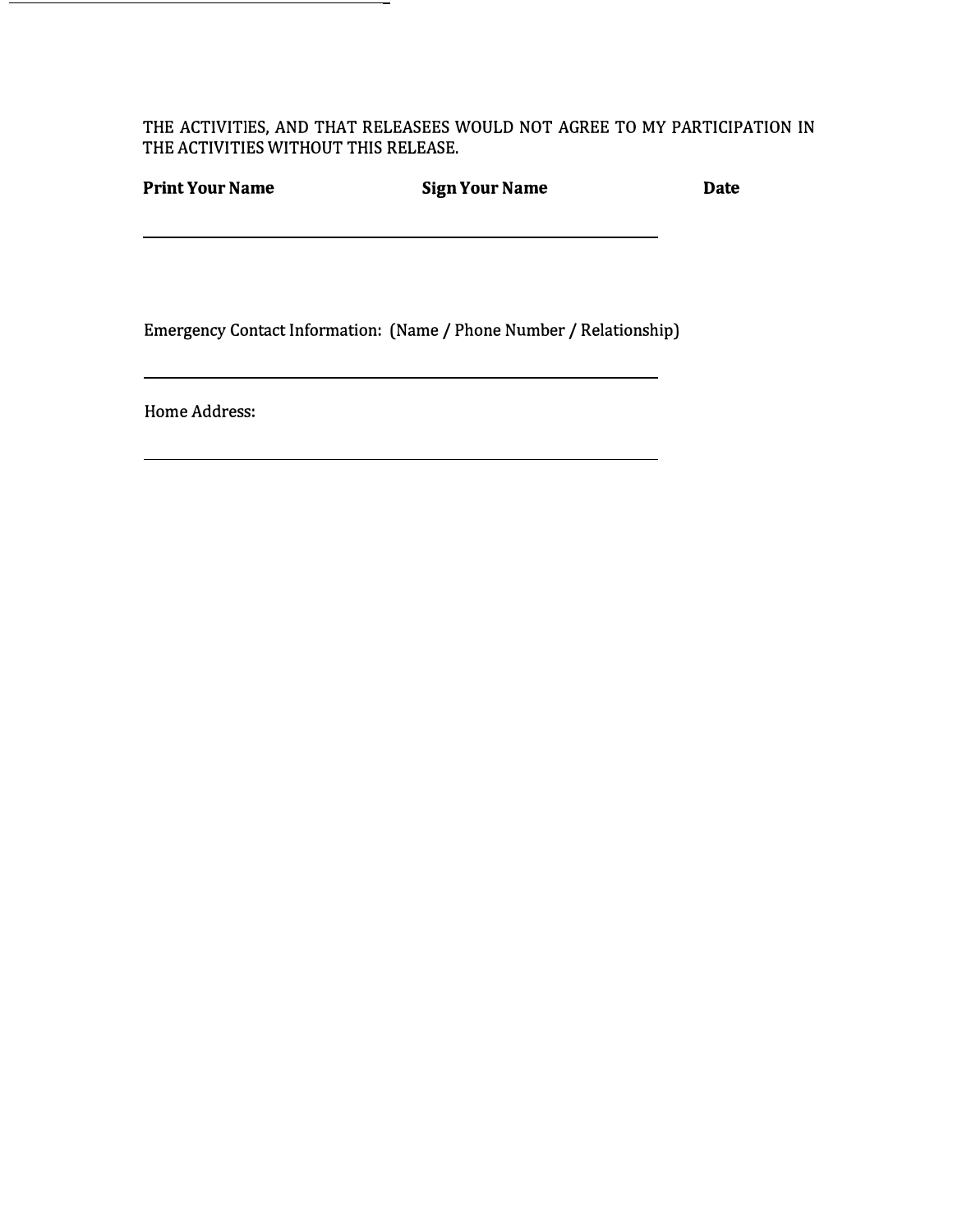#### **Appendix 1: Rules for Activities:**

**1. All participants must wear appropriate attire. Participants shall be required to wear: 1) long pants; 2) full coverage shoes (no sandals, flip-flops or open toed footwear) and socks; 3) a full coverage shirt, short or long-sleeved, that offers at least as much coverage as a standard crew-neck t-shirt. Participant is responsible for providing his/her own clothing, and additional clothing based upon weather conditions. Participant may be required to wear additional protective clothing gear provided by the Contractor, but no guarantee is made as to Participant's safety or the protectiveness of such additional clothing or gear provided. Participant may be required to provide his or her own protective equipment in form and content acceptable to Contractor. Activities may be terminated or not permitted for any person dressed inappropriately. Please inquire if you have questions about attire. If Participant is provided with any gear or protective clothing, or is directed to provide his or her own gear or protective clothing, Participant shall wear the same at all times during the Activities.** 

**2. Participant shall be assigned to be accompanied by one or more Contractor personnel. Participant shall follow all directions provided by the identified Contractor personnel. Contractor personnel shall have the ability to terminate the Activities at any time and for any reason, but shall not be responsible for supervising Participant and shall not be responsible for ensuring Participant's safety.** 

**3. Participant is responsible for his or her own meals and beverages.** 

**4. Participant shall not take any photographs, video recordings, audio recordings, or otherwise document the Activities without the express, written permission of Contractor personnel being recorded.** 

**5. Participant shall not use any cellular telephone or portable electronic device during Activities without the consent of the Contractor personnel accompanying Participant. Participant shall not make or receive phone calls, send or receive text messages or emails, or otherwise send voice or data communications during the Activities.** 

**6. Transportation provided by Client (agency) or Participant.** 

**7. Medical Insurance - Participant provides proof of disclaimer or coverage.** 

**8. If Contractor personnel deem the Participant(s) to be incapable, uncooperative, or otherwise non-compliant, then he/she will be asked to leave training with no further participation until meeting with representative of the Client.** 

**9. Participant shall bring various length leashes and control devices for the K9 participating in the training, along with all other standard issue police / K9 gear customarily available to participant.** 

**10. Participants shall comply with all direction provided by Contractor with regard to the use or handling of firearms. At any point in training where any simulated firearm or training firearm is in use, or at any point where training firearms are being utilized to demonstrate use of force techniques, Participants shall strictly comply with all direction provided. AT NO TIME SHALL PARTICIPANTS DEPLOY OR POINT ANY LOADED FIREARM AT ANY PERSON UNDER ANY CIRCUMSTANCES DURING TRAINING, unless in response to an actual crime in**